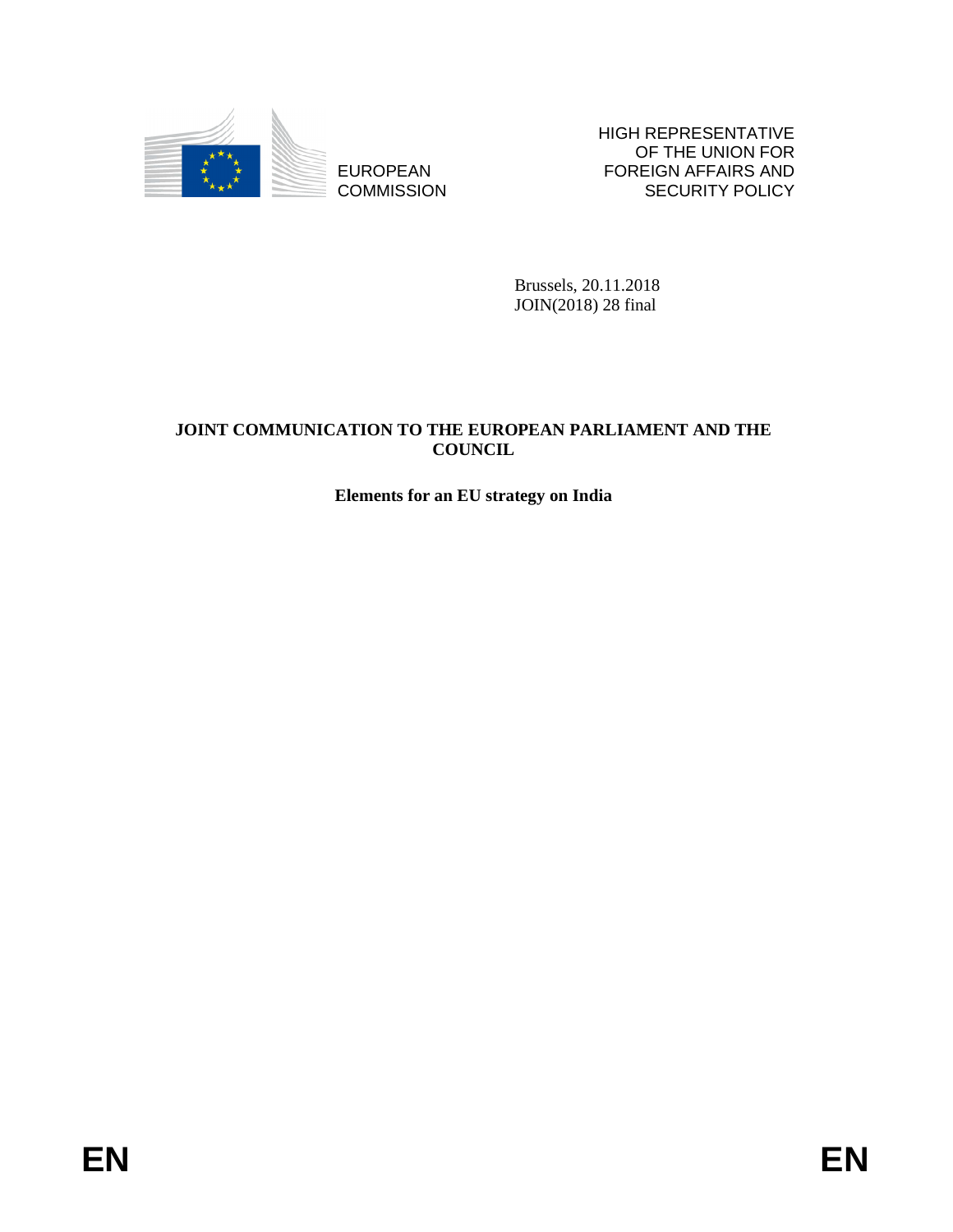#### **Elements for an EU strategy on India**

A partnership for sustainable modernisation and the rules-based global order

### **INTRODUCTION**

The European Union (EU) and India entered into a strategic partnership in 2004. Over the years, their commonalities have grown. In a challenging regional and international environment, the EU and India share the values of democracy, human rights, fundamental freedoms and support the rules-based global order centred on multilateralism. Both represent 'unions of diversity' and have important stakes in each other's prosperity and sustainable development.

India is maintaining consistent economic growth, strong demographic dynamism and an ambitious drive for modernisation. India is engaging on global issues, promoting its soft power and building diverse partnerships. The EU is the world's most developed regional integration project and a stabilising, normative power. It has consolidated its single market, its foreign and security policy and has made major steps in its common European defence policy<sup>1</sup>.

The EU has, in recent years, underpinned its role as an important economic and political actor in Asia, developing rich bilateral relations with strategic partners, Central, East, South and Southeast Asian countries, and with the Association of Southeast Asian Nations (ASEAN). The EU is proactively developing its own strategy "Connecting Europe and Asia" and stepping up its security policy engagement in the region, while maintaining a strong regional approach within the Asia-Europe Meeting (ASEM).

In this context, the EU has an interest in strengthening its political and economic ties, as well as security and defence policy cooperation with India, a heavyweight on the Asian continent and an emerging global power. A strong partnership with India is key for a balanced EU policy towards Asia as a whole.

A strong partnership with India is desirable to jointly contribute to preserve peace and stability, promote prosperity and sustainable development, and strengthen the rules-based order. Intensified political dialogue and regular exchanges of views ahead of major international gatherings should be sought to build a stronger common understanding, contributing to reducing divergences and enhancing common action.

The EU and India represent a population of close to two billion people, a considerable reservoir of economic growth and a huge potential to influence positively the course of human development. The EU aims to strengthen the strategic partnership with India so that it can live up to such an ambition.

This Joint Communication proposes elements for an EU Strategy covering the next 10-15 years, building on the last Commission Communication on India<sup>2</sup> of 2004, and reflecting the recommendations of the European Parliament in its 2017 resolution on political relations with India.

This Joint Communication proposes to:

- **Reinforce the EU-India strategic partnership**.
- Build a strong **partnership for sustainable modernisation**.
- Join forces to **consolidate the rules-based global order**, based on multilateralism with the UN and the WTO at its core.
- Develop **a shared approach at the multilateral level** to address global challenges.
- Seek **common responses to security threats and regional issues**.

<sup>&</sup>lt;sup>1</sup> On the basis of its 2016 Global strategy.

<sup>2</sup> https://eur-lex.europa.eu/legal-content/EN/TXT/HTML/?uri=CELEX:52004DC0430&from=EN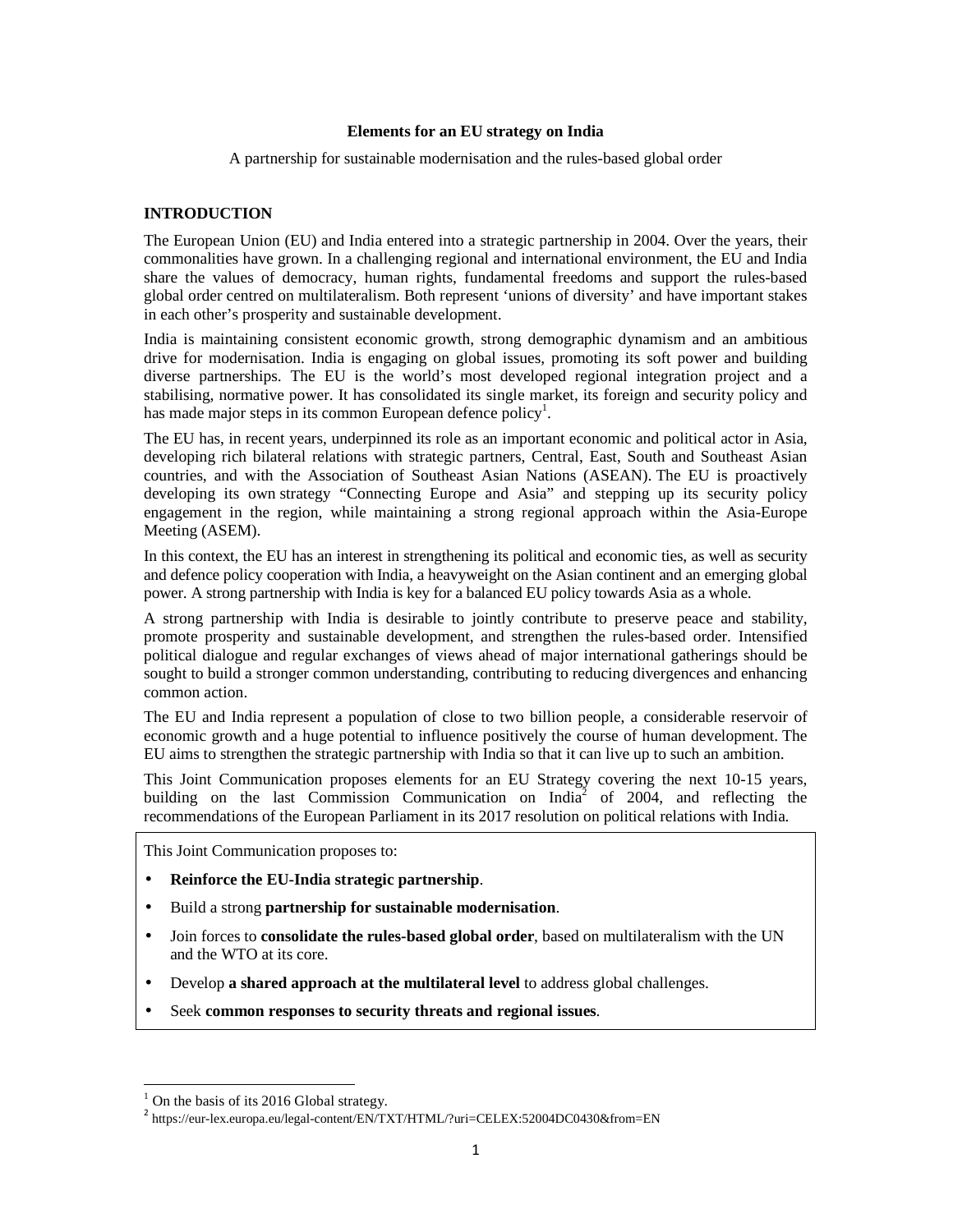#### **The India context**

**India is one of the world's largest economies**, with China, the EU and the US, in terms of purchasing power parity. The country is the fastest-growing large economy, with annual GDP growth rates of around  $7\%$ , and on its way to reach the  $SUS 7.8$  trillion<sup>3</sup> economy mark by 2030. It is an important player in global economic governance. In 2017, the EU was India's first trading partner, while India was the EU's ninth largest trading partner.

**India will become the most populous country in the world**, surpassing China in the next decade. It is already the world's biggest democracy. 50% of all Indians are under the age of 25. This demographic dividend could add about two percentage points yearly to India's per capita GDP growth over the next two decades<sup>4</sup>. 67% of the population lives in rural areas<sup>5</sup>, but the projected rate of urbanisation is set to double in the next decade.

**India is facing significant challenges to unlock its economic and demographic potential**, notably there is a need to bring 270 million people out of extreme poverty; build adequate infrastructure and connectivity; ensure access to education and health across the country; and deal with increasing income inequality. With 93% of the workforce in the informal economy, the tax base is narrow. Job creation is another challenge, given the 12 million people estimated to enter the workforce every year.

**India is currently the world**'**s fourth largest emitter of greenhouse gases,** although this stands for only a tenth of the US per capita  $CO<sub>2</sub>$  emissions. Its energy needs will more than double in the next 20 years. The country is highly vulnerable to climate change and extreme weather, such as heat waves, droughts and floods. This exacerbates development challenges and affects disproportionately the poor and vulnerable groups. **The impact of economic and demographic growth on the environment is high.** Particular challenges include resource depletion, in particular water scarcity, air and water pollution and waste management.

**India is modernising**, and has set ambitious objectives to: reduce poverty and spread the benefits of economic growth; answer to the needs of its aspiring middle-class; boost production capacity and productivity through domestic and foreign investments and transfer of technologies; achieve sustainable urbanisation; modernise agriculture; digitalise the economy; improve water management and resource efficiency; develop qualified human resources; and nurture innovation and start-ups.

**India occupies an important place in a complex geo-strategic space.** Situated at the centre of key Europe-Asian trade routes, and a factor of stability in a complex region, India's diplomatic and security posture towards its neighbours and major regional powers have important consequences for the EU. India's traditional relations with developing countries are also a potential source of strength in addressing the sustainable development goals.

#### **1. PROSPERITY THROUGH SUSTAINABLE MODERNISATION**

An enhanced EU-India partnership on sustainable modernisation should contribute to deepening the existing relationship and foster investment and trade, while accelerating India's move up the value chain; its research and technological development; resource efficiency and green growth, expansion of the tax base; and fostering of entrepreneurship. India's internal policies and priorities will have a huge impact on international action on climate change; global energy security; resource efficiency; 2030 Agenda implementation; environmental challenges; disaster risk reduction; ocean governance, including sustainable fisheries and blue economy; and the protection of global common goods. The EU should project its dynamic bilateral cooperation on modernisation to the global stage, thereby engaging more actively with India on these issues to secure an effective global approach.

#### **1.1. Consolidating the modernisation partnership**

The EU is a **natural partner** in supporting India's aim to grow in a sustainable manner; access green technology and digital solutions; achieve resource efficiency; implement regulatory models and

<sup>&</sup>lt;sup>3</sup> According to PwC forecast World in 2050.

<sup>4</sup> According to the International Monetary Fund.

<sup>5</sup> In 2016, according to the World Bank.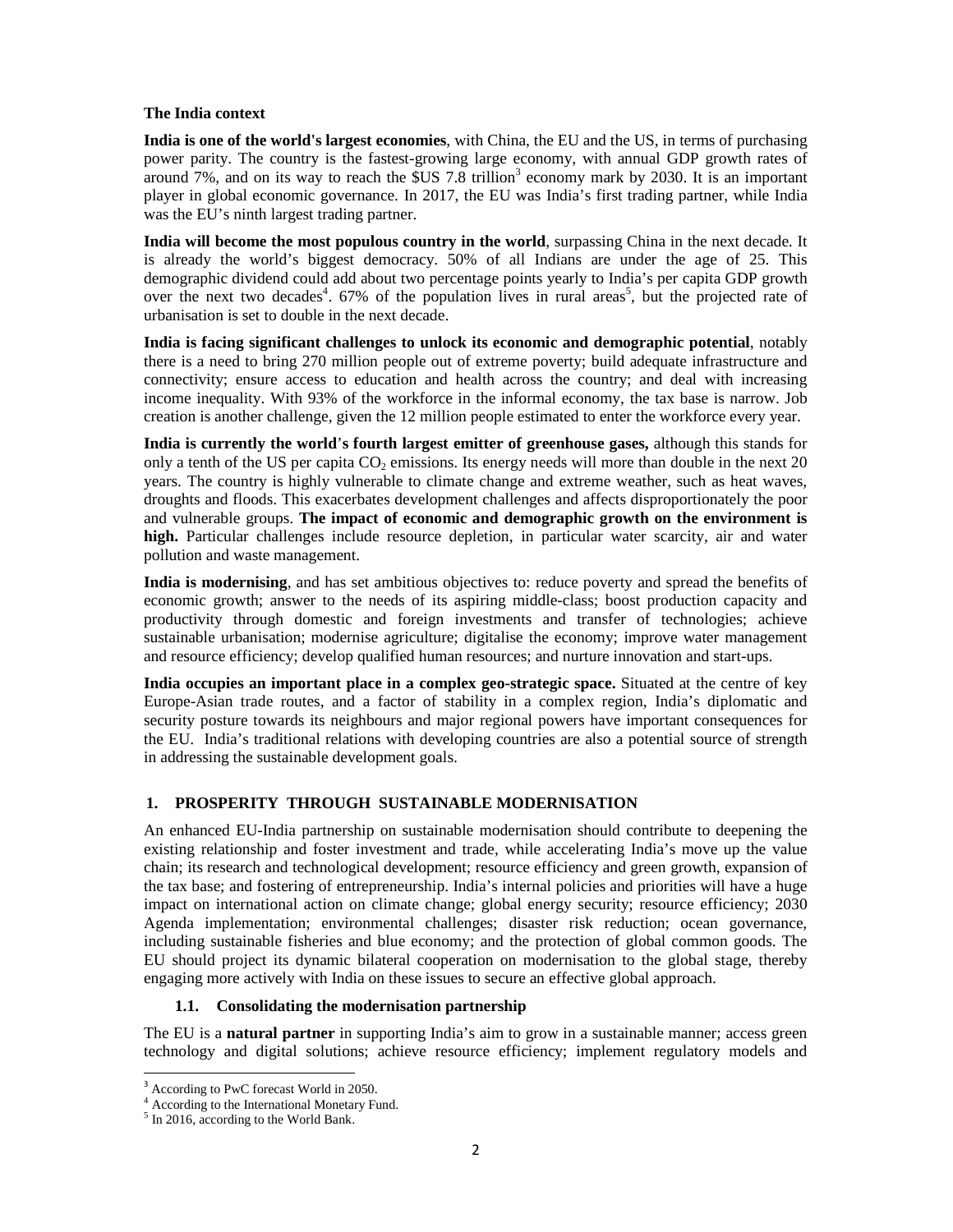legislative frameworks; and harmonise standards. EU-India cooperation will contribute to reducing resource pressure and pollution, greenhouse gas emissions and enhancing resilience to climate change. A strong modernisation partnership between the EU and India should also support the EU's own job creation, growth and investment objectives, and help promote sustainable connectivity for Europe and Asia, in line with the EU's connectivity strategy.

India has to deal with complex challenges on a massive scale. The **demographic dividend** could turn India into a global growth engine, provided that the country can foster **education, research and innovation, entrepreneurship and skills** and increase employability. Improving **women's and young people's participation** in the economy would also tap into economic growth and help strengthen gender equality<sup>6</sup>.

India is seeking to establish itself as a **manufacturing hub**, notably by attracting foreign direct investment. Labour market rigidities and India's low positioning in the World Bank's Ease of Doing Business Report are constraining factors. EU companies have so far contributed to the creation of over six million jobs in India. With the improvement of business environment, this number should increase.

Important **macroeconomic reforms** have been recently introduced by India, particularly with the Goods and Services Tax and the shift to an inflation targeting regime. Given similarities in the multilevel governance systems of the EU and India, both sides could benefit from more intensive policy dialogue and exchange of expertise on designing economic policies in a number of areas, such as fiscal rules and frameworks, taxation, competition policy, monetary policy frameworks, and structural reforms, including in the banking sector. Bilateral exchanges should facilitate knowledge sharing on the reform processes, enhance understanding of macroeconomic developments, and generate more effective cooperation in the G20.

India has identified underdeveloped **infrastructure** as a major obstacle. The transport and energy sectors need considerable investment, as well as do the digital networks. The EU's construction sector already contributes to India's inter-connectivity, smart urban infrastructure, and energy efficiency. The EU should engage India more on maritime transport and infrastructure, aviation, rail and road safety, digital connectivity and contribute to creating better conditions in terms of standards, skills and competences. The EU should continue to support the development of sustainable and climate resilient infrastructure, as it does via blending facilities and the European Investment Bank, as well as of better urban and rural mobility through metro-rail seamless interconnection.

India's **energy** mix is currently dominated by coal (50% of primary energy consumption), but the country has started implementing one of the world's largest clean energy transition programmes using its renewable energy potential. EU-India cooperation can help to deliver reliable, sustainable and affordable energy systems, while at the same time contributing to the growth of the EU's energy technologies sector. The EU will further engage with India on energy security, energy efficiency, renewable energy sources, including solar and offshore wind, smart grids and off grid systems, as well as on policies to develop an electricity system which can reliably integrate large shares of renewable energy.

The EU-India clean energy and climate partnership promotes policy and regulatory approaches, business solutions and green technology in order to enable the energy transition and address **climate change** by increasing resilience and reducing greenhouse gas emissions. A joint long-term approach to climate action should link innovation support with market-uptake incentives and other support measures, identify and exploit synergies between climate action and related issues such as air pollution and the water-energy nexus, and should seek to integrate adaptation to climate change into disaster risk management and development planning.

The EU's experience in tackling **environmental issues** and its cutting-edge technology are of high value in providing sustainable solutions, as proven by the EU-India water and resource efficiency partnerships. Cooperation should be intensified to support India's transition to a resource efficient and circular economy, waste management and integrated water resources management policies, as well as to address

 $\overline{a}$ 

<sup>&</sup>lt;sup>6</sup> Participation of women in the workforce is only 13.9% in the urban sector and 29.9% in the rural sector. Over 30% of youth aged 15-29 in India are not in employment, education or training.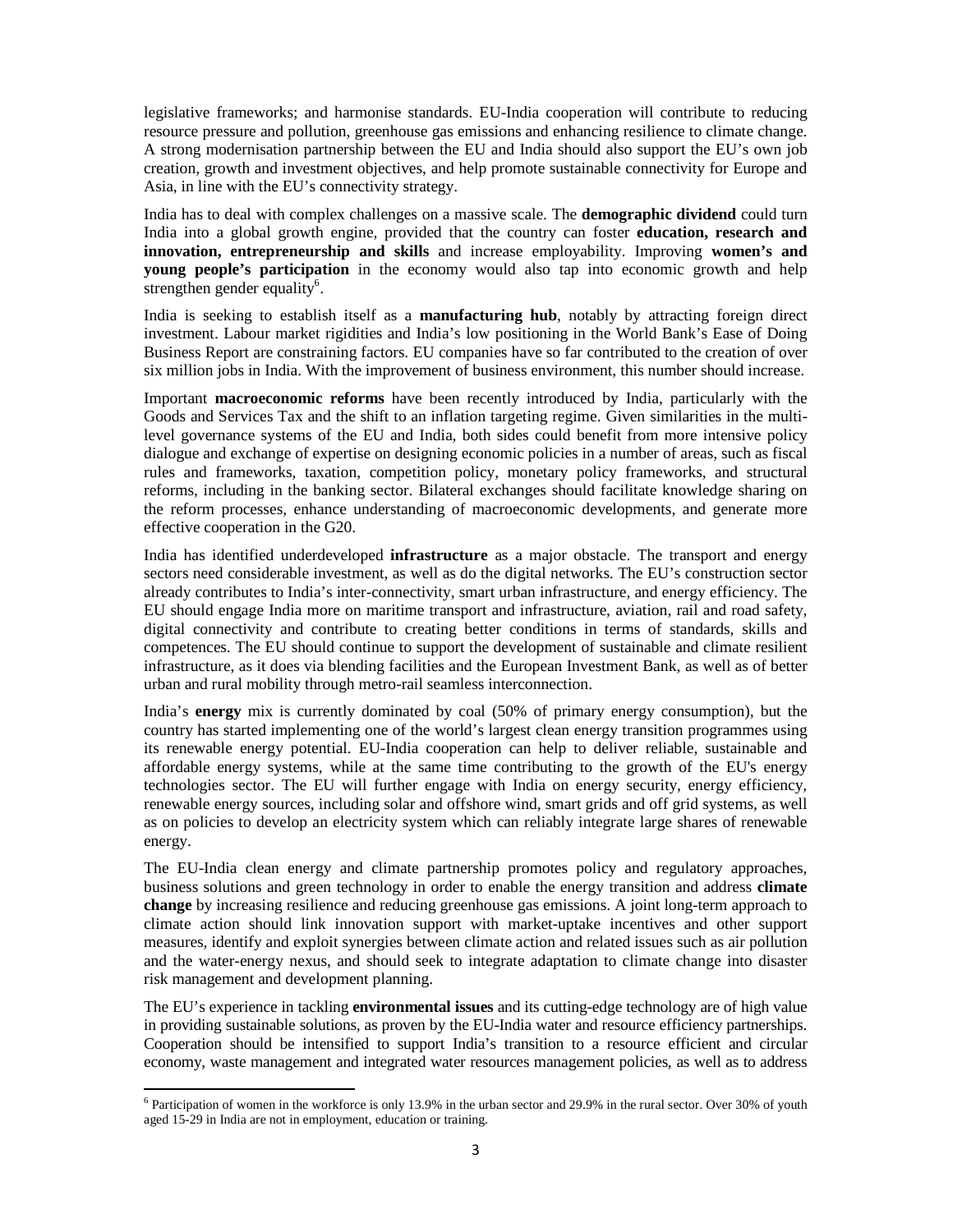air and water pollution and to find innovative solutions to tackling plastic and marine litter. The convergence of the EU's and India's policies and the implementation of environmental legislation should be the overall goal in order to foster green economic growth, job creation and open opportunities for EU public and private sector operators.

The EU is committed to strengthening international **ocean governance**, including on sustainable fisheries, and India is an important actor in the Indian Ocean. The EU aims to enhance cooperation with India on fisheries at bilateral, regional and multilateral levels, particularly in the context of Regional Fisheries Management Organisations, to ensure sustainable management and use of living marine resources. Furthermore, the EU will engage with India in promoting the development of a **sustainable blue economy**, including sustainable aquaculture and the exchange of best practice on maritime spatial planning and integrated coastal zone management.

India's rapid **urbanisation** and the associated challenges related to the environment, water, air quality, waste and wastewater management, transport, disaster risk reduction and sustainable energy systems make urban development a particularly important area for cooperation with the EU. Deepening the EU-India partnership on smart and sustainable urban development, particularly on urban mobility, sanitation and sustainable cooling technologies, will bring important benefits in facilitating access to cost-effective and affordable technological solutions, policies and practices. Strengthening the partnership on local-level climate and energy action, including through building on the successful experience so far of the Global Covenant of Mayors for Climate and Energy in India, will help address both the challenges of rapid urbanisation and of climate change.

The EU should engage more with India on the **development of rural communities**, aiming to promote sustainable, affordable and climate-smart agricultural practices, formalise the economy, grow India's tax base and improve the people's lives. The EU should support the integration of remote, rural areas in the marketplace through projects aimed at developing e-commerce platforms, and increasing IT literacy and confidence amongst entrepreneurs. This would foster the growth of the local economy and should help avoid a continued over-population of India's megacities.

**Digitalisation** is transforming radically economy and society. It is an opportunity to develop inclusive economic and social models based on human rights and gender equality. Both the EU and India are supporting the digital economy and applying digital solutions for governance and social development. Increased exchanges, including on the regulatory framework for implementing these solutions, should aim at facilitating data flows while ensuring a high level of protection of personal data.

Together with digitalisation, **automatisation** represents a driver for new business opportunities for both EU and Indian operators. Cooperation should be further developed and approached from the perspective of benefiting labour markets, raising labour productivity<sup>7</sup>.

The EU should continue to engage with India on aligning with international **standards.** For instance in the automotive sector and road safety, on emerging technologies, including 5 G, Internet of things, intelligent transport systems, future networks and telecom security, statistical standards as well as on more traditional sectors.

The EU recognises privacy as a fundamental right and India is also moving in this direction. The adoption of a comprehensive **data protection** law by India would not only serve India's people, but also significantly facilitate bilateral data flows, including by providing the basis for a possible adequacy finding by the European Commission. This would benefit investment, trade and security cooperation.

In **public health**, the EU should continue to positively engage with India on reforming its legislative framework and building regulatory capacity, to converge with international practices and standards. Cooperation should be strengthened to ensure high quality standards of pharmaceuticals, medical devices and cosmetics, as well as food safety, and to combat antimicrobial resistance, benefiting consumers.

<sup>&</sup>lt;sup>7</sup> The Asian Development Bank report: 'Asian Development Outlook 2018: How Technology Affects Jobs' concluded that, in Asia, automatization is benefiting labour markets, rather than disrupt them: https://www.adb.org/publications/asiandevelopment-outlook-2018-how-technology-affects-jobs.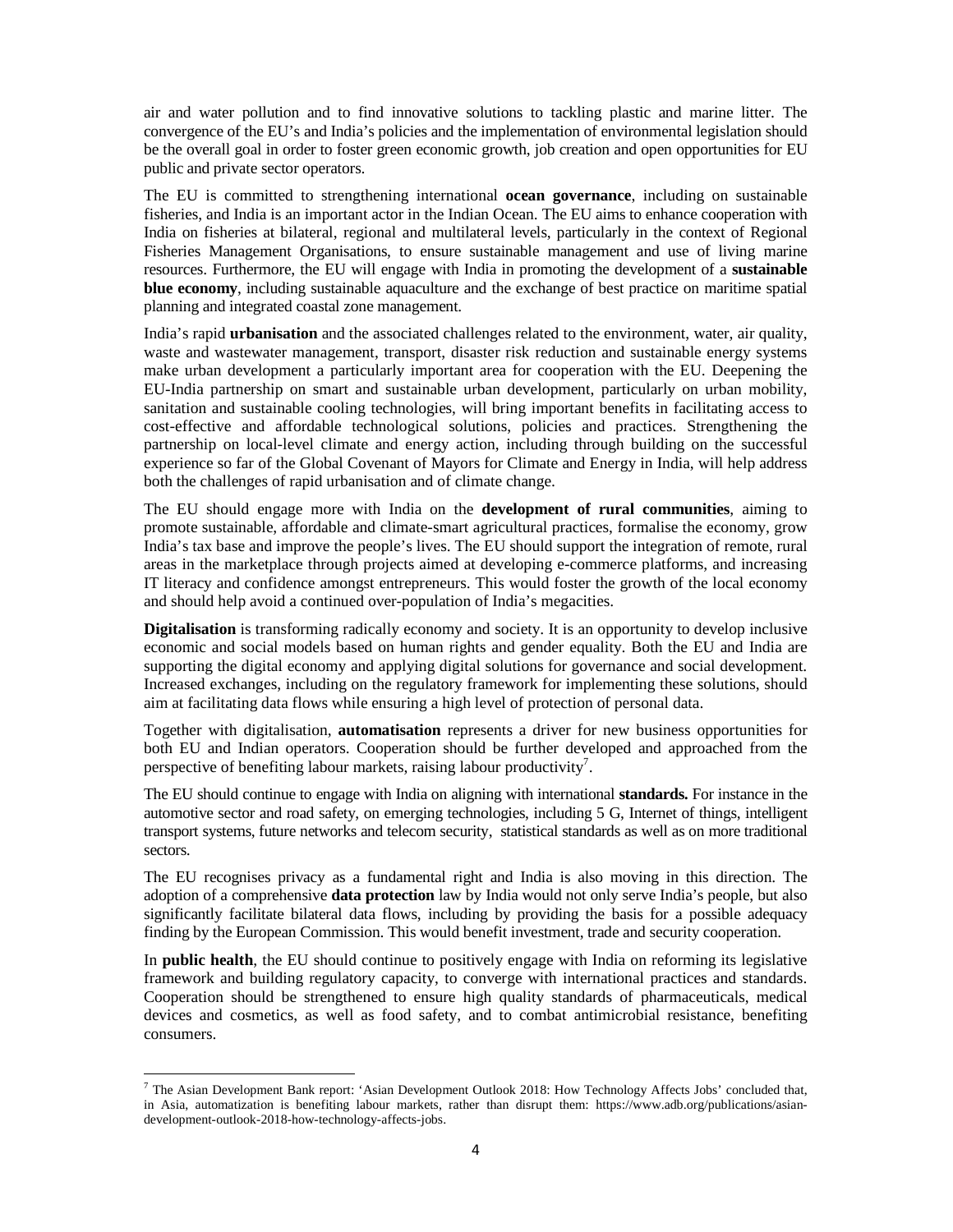**Research and innovation cooperation** addressing shared societal challenges will be crucial to support India's sustainable modernisation, open new business opportunities and increase the EU's scientific excellence and competitiveness. Cooperation through EU research and innovation funding programmes, such as the research framework programmes (currently Horizon 2020, and, from 2021, Horizon Europe) and Euratom offer valuable opportunities. The EU will continue to work closely with India on nuclear fusion, in particular to ensure the effective implementation of the international ITER project. Cooperation on water, greening transport, clean energy, circular economy, bio-economy, health and ICT should be expanded. Additional areas, such as climate change, sustainable urban development, manufacturing, advanced materials, nanotechnologies and biotechnology, and processing food and ocean research should also be considered.

Proposed actions:

- **Engage at a strategic level** with relevant Indian Ministries and institutions on India's modernisation agenda (e.g. the National Institute for Transforming India).
- **Support India's sustainable modernisation through technical expertise and through the mobilisation of resources at EU level**, continued cooperation with the European Investment Bank; public and private investment resources; and blending facilities including the participation of EU Member States. Work towards better coordination and synergies with European financial institutions and multilateral development banks, including the Asian Development Bank and the Asian Infrastructure Investment Bank.
- Accompany the economic reform process in India and **engage in exchanges on macroeconomic trends** through the development of closer bilateral ties, also via a regular macroeconomic dialogue.
- Organize technical and strategic exchanges to **address transportation issues** of mutual interest and contribute to investment and cooperation opportunities, including in civil aviation, maritime transport, railways, as well as road and urban transport, including road safety.
- Continue the implementation of the EU-India clean energy and climate partnership through regular exchanges, and use it as a platform to **coordinate multilateral and bilateral approaches to climate change and energy security**. **Support a clean energy transition**, through contribution to India's flagship initiatives on offshore wind, solar power, smart grids, energy efficiency, energy access and affordability. Support the **development and implementation of climate and energy action at the local level**, including in the framework of the Global Covenant of Mayors for Climate and Energy in India.
- Strengthen cooperation at bilateral, regional and multilateral levels to **promote sustainable use and management of living marine resources**.
- **Encourage city pairing initiatives**, and share experiences in urban governance and sustainable urban planning.
- **Foster multi-stakeholder policy dialogues** with authorities at Union, state and city level, industry, micro, small and medium enterprises (SMEs), and civil society, in areas of strategic relevance to both sides.
- **Promote sustainable production and consumption as well as integration of environmental concerns and solutions into economic growth policies**. Support transition to a resource efficient circular economy and green businesses, particularly through partnerships including between SMEs.
- Promote common approaches and standards to the digital transformation, **promote data protection values and facilitate data flows** by supporting India's efforts to develop its legislation with a view towards adopting a data adequacy decision by the European Commission.
- Develop **joint action plans** in areas of cooperation such as future networks and emerging technologies, promoting R&D and innovation, network security, spectrum management,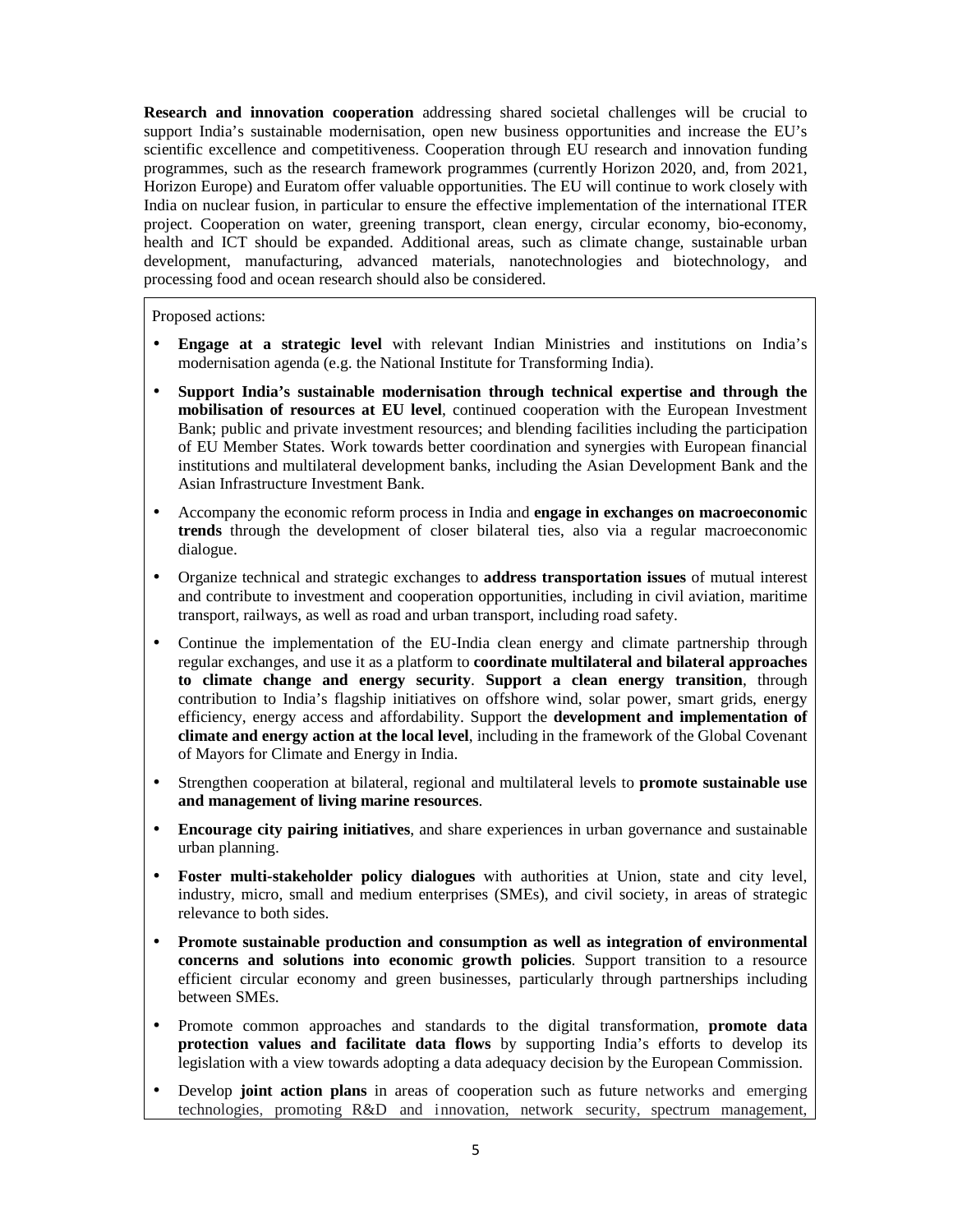enhanced capacity development as well as policy and regulatory requirements among others.

- Strengthen cooperation and support India's regulatory capacity building and alignment to international standards and practices, notably relative to **pharmaceuticals and medical devices**.
- **Promote joint research and innovation initiatives** in support of sustainable modernisation. Set up a **European Innovation Centre** to promote European science, technology and innovation interests in India.

### **1.2. Closer coordination on global challenges**

Together with the EU, India has demonstrated strong political engagement in **climate change** negotiations for the Paris Agreement. Both sides are fully committed to its implementation and have enhanced cooperation in multilateral fora. To support the implementation of the Paris Agreement, the EU will seek closer cooperation on climate change mitigation and adaptation and mutual learning to inform the development of the long-term strategies to be submitted under the Agreement. Similarly, cooperation is essential for developing an ambitious post 2020 global framework on biodiversity.

As energy demand grows, India's ties with the international **energy** system will deepen, as will its stake in global energy security. Closer coordination will be needed at multilateral level to accelerate the global clean energy transition, build sustainable, affordable, reliable and modern energy services, and to find responses to geopolitical challenges generated by this ongoing transition.

The EU and its Member States are the world's leading donors of development assistance<sup>8</sup>. India is an important **development** player in its own region and beyond and its development assistance has risen sharply since the start of the decade. The EU's relationship with India on development is changing to a partnership between development actors. Together, India and the EU can effectively tackle global challenges, including the **Sustainable Development Goals**, which India has played an important role in shaping. The EU will seek to strengthen its engagement with India based on mutual priorities, including through facilitating sustainable investment, cooperation in promoting and implementing the 2030 Agenda, triangular cooperation and South-South modalities.

The EU and India are key actors in using **space** for research and development, earth observation, outer space surveillance, communication and satellite navigation. Closer cooperation on transparency and confidence building measures in outer space, as well as on space security and safety and space debris mitigation should be developed.

India and the EU should also step up their research and innovation cooperation within international fora such as Mission Innovation, the Global Alliance for Chronic Diseases or the Belmont Forum to jointly address global challenges.

Proposed actions:

- **Step-up coordination with India at multilateral level** to strengthen global action on climate change, including the implementation of the Montreal Protocol, on the environment and clean energy, supported by enhanced cooperation in international fora on research and innovation.
- **Support the implementation of the Paris Agreement**, share knowledge on modelling and the development of low emissions scenarios to inform mid-century low greenhouse gas emission development strategies, as well as on climate change adaptation.
- Work together in **addressing major environment challenges**, stepping up the implementation of existing biodiversity targets and developing an ambitious new global biodiversity framework for adoption in 2020, while maximising links with climate change policies.
- **Continue to actively support the International Solar Alliance**, including through the European Investment Bank.
- **Enhance EU-India**'**s partnership on development cooperation** to promote sustainable

 $8 \in 75.7$  billion in 2017.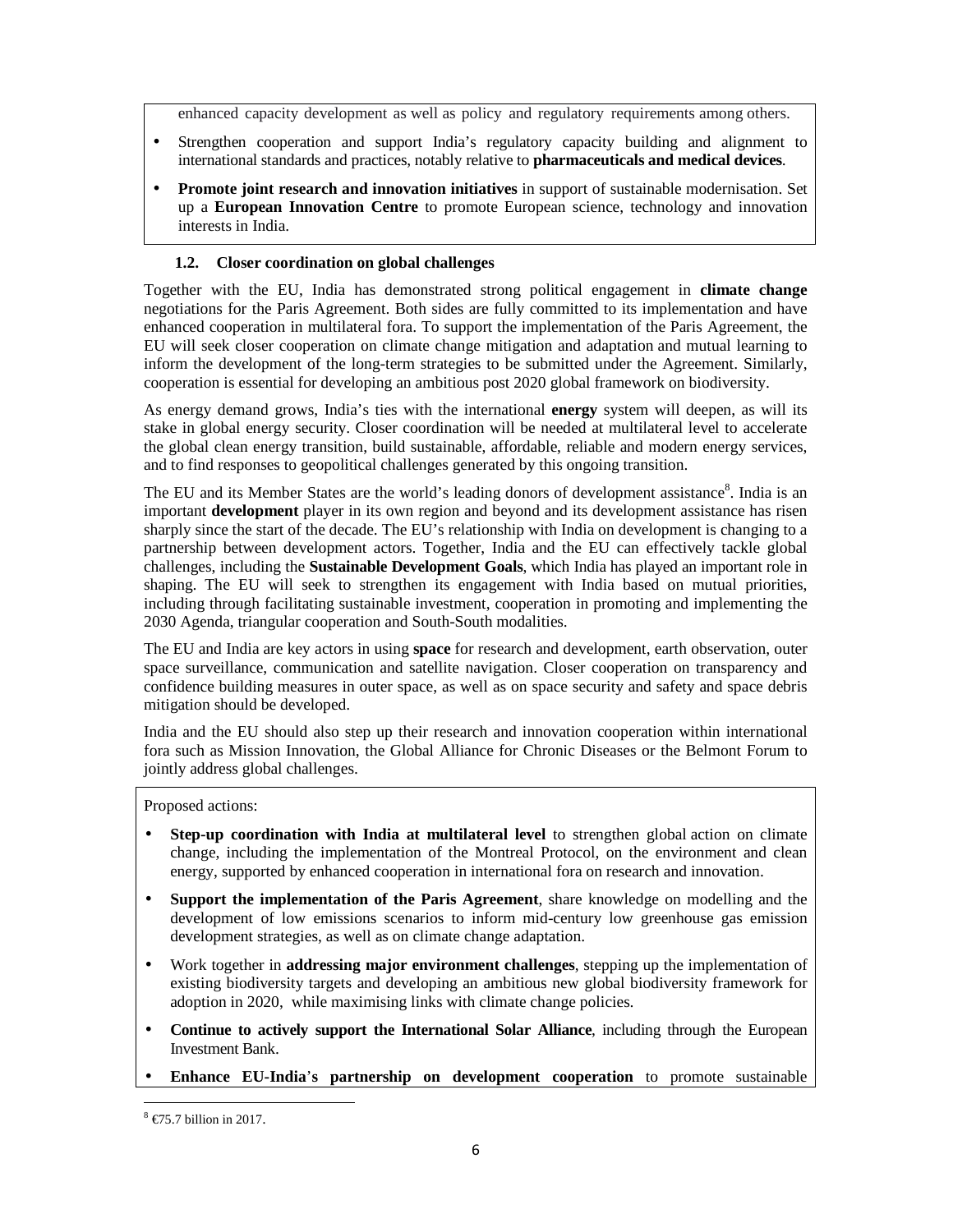investment, pursue triangular cooperation in third countries, explore synergies in international fora and promote sustainable connectivity.

- Identify common priorities and partner with India on the **implementation of the 2030 Agenda**.
- Deepen systematic **space cooperation** between the EU, including the European Space Agency, and Indian side, inter alia through economic and scientific cooperation agreements. Enhance collaboration in earth observation to tackle challenges from environmental protection and climate change to ocean monitoring, also creating business opportunities to design products for local user needs.

### **1.3. Realising the untapped potential of the trade and investment relationship**

While the EU was India's first trading partner with 14% of its total trade in goods in 2017, India was the EU's  $9<sup>th</sup>$  largest trading partner, accounting for only 2.2%<sup>9</sup>. Considering the size of the two economies, these figures fall short of the potential of two-way trade between the EU and India. The EU and India should pursue a proactive approach to enhance their **trade and investment** relations.

Trade and investment have an important role to play in generating the growth required to create jobs, infrastructure and housing in response to the aspirations of the emerging Indian middle-class and the needs of the people still living in poverty. India's deeper integration into the global economy and a domestic market more open to global trade could help sustain and speed-up its economic growth.

The EU has a direct interest in the success of the **economic reforms** needed to unleash the full potential of the Indian economy. With an ongoing debate in India on the benefits of trade liberalisation, there is still a strong reliance on exports and inward investment, and reluctance to open up to imports. The EU will continue to encourage India to open up its economy to strengthen its international competitiveness, benefit from a better integration into global value chains, and increase its share in global trade, to bring it more in line with its growing share of global GDP.

The EU's main objective is to work towards **a sound, transparent, open, non-discriminatory and predictable regulatory and business environment** for European companies trading with or investing in India, including the protection of their investments and the protection and enforcement of intellectual property. Enhancing market access for EU companies, particularly for SMEs, will require removing existing obstacles and preventing the emergence of new tariff or non-tariff barriers. Technical barriers to trade, sanitary and phyto-sanitary measures, elevated custom duties, mandatory testing and local certification requirements, data localization restrictions, deviation from international standards and agreements, as well as discrimination based on legislative or administrative measures by India affect a wide range of sectors, including goods, services, investment and public procurement.

In this respect, the EU remains firmly committed to working towards **comprehensive and balanced agreements with India with** sufficient level of ambition to respond to each side's key interests in trade and investment and which contribute to sustainable growth and development in both the EU and India. In particular, the EU will continue to engage with India to ensure that such an agreement will be economically meaningful, delivering real new market openings in all sectors to both sides, and contain a solid rules-based component. It will also have to include a comprehensive trade and sustainable development chapter, notably in order to deal with social and environmental impacts. Ensuring a high level of investment protection in order to remain an attractive destination for new investments is also a key dimension of the EU-India partnership. This is particularly true given the unilateral termination by India of all its Bilateral Investment Treaties, including with EU Member States and ongoing multilateral reform processes of the investor-to-state dispute settlement regime.

The EU and India should **use all available channels and fora** to ensure fair market access and predictable investment conditions, as well as to promote the full respect by both sides of their multilateral obligations under the World Trade Organization (WTO) and other relevant multilateral organisations and fora.

 $\overline{a}$ 

 $9^9$  Behind the USA (17.8%) and China (14,9%).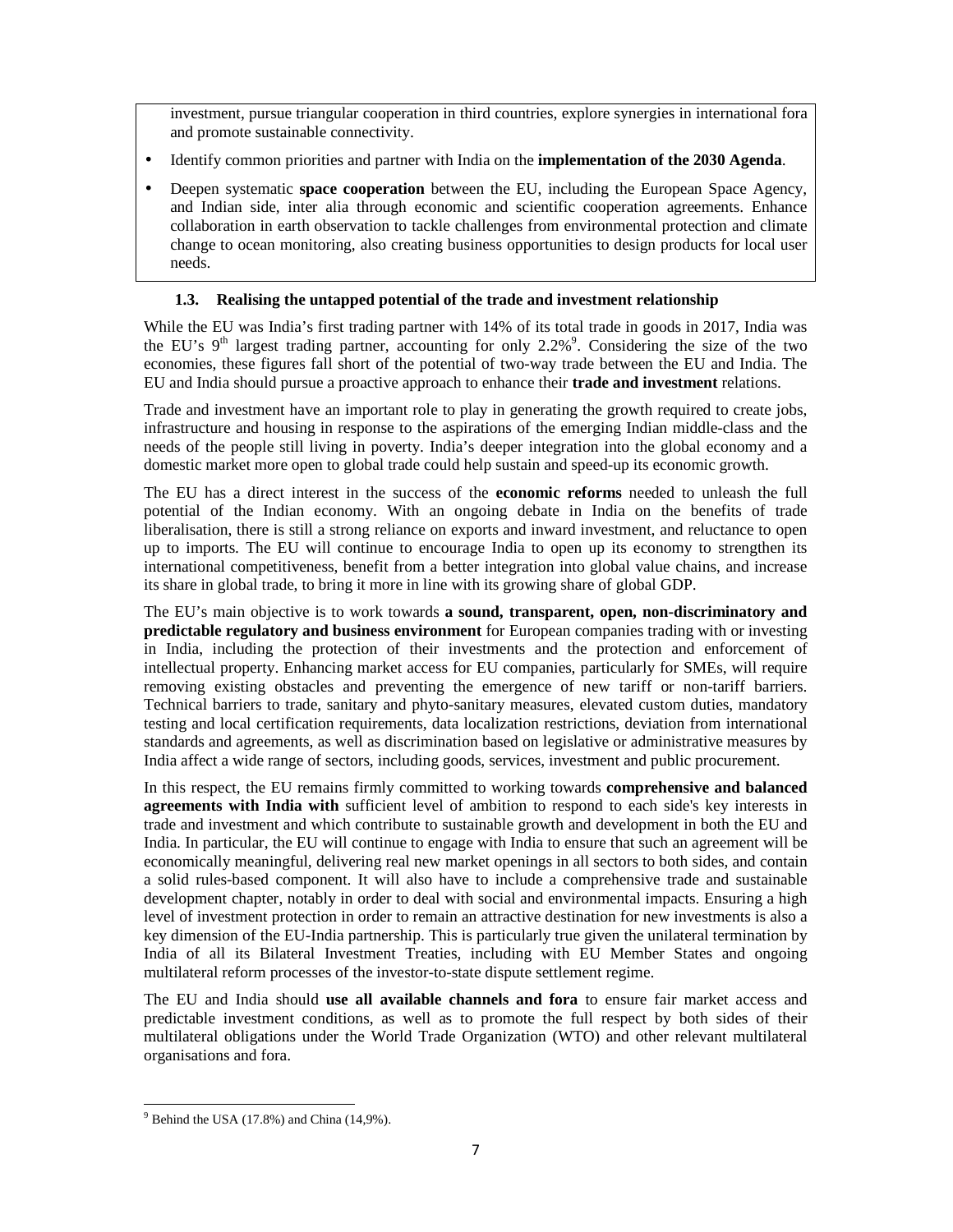Proposed actions:

- **Strengthen engagement with India at a strategic level** to identify shared EU-India interests on economic, trade and investment issues, to support and increase EU participation in India's economic growth and sustainable development. To this end, seek to **establish a regular ministerial high level dialogue**.
- Negotiating **balanced, ambitious and mutually beneficial agreements on trade and investment with a modern framework for investment protection**.
- Continue engaging with India to **enhance market access**, particularly for SMEs, **address existing and prevent the emergence of new obstacles**, whether tariff or non-tariff barriers, and **improve investment conditions**.
- Promote **European Economic Diplomacy** by linking EU-India policy dialogues and discussions with business and technological cooperation.
- **Enhance business cooperation** by supporting the organisation of regular business summits and business visits to India and encouraging a more active Indian participation into the Enterprise Europe Network and the European Cluster Collaboration Platform.

#### **1.4. Investing in talent and innovation**

Having vibrant democracies and open and diverse societies, the EU and India are at the forefront of human development and innovation. For India, addressing the basic needs of its people, including through frugal innovation, and excelling in high-tech markets are twin objectives. Both areas offer mutually beneficial opportunities for EU-India cooperation. Increased exchanges between students, researchers and professionals would benefit both sides.

The EU and India share a mutual interest in reciprocal **mobility of talent**. Mobility of researchers and innovators should be promoted in both directions. The EU-India cooperation should also foster innovation by promoting networking between EU and Indian innovators, start-ups, incubators and accelerators, by setting up joint platforms, both offline and virtual, and engaging in coaching, training and staff exchanges. Highly qualified Indian workers could be integrated into EU-led innovation systems industries and help maintain technology-based leadership.

As part of the EU goal to access the best talent, knowledge and resources in the world, the EU has an interest in promoting the participation of more Indian students, researchers, and higher education staff in EU programmes, in particular through Erasmus+, as well as the Research and Innovation Staff Exchange action and Global Fellowships under the Horizon 2020 Marie Sklodowska Curie Actions. Reciprocal access of EU participation in Indian fellowship programmes should equally be promoted. To effectively boost mobility, the EU will promote the development of quality and transparency tools, ensuring comparability in the standards and quality of higher education qualifications.

While India has many world-class centres for **education**, fulfilling the potential of the demographic dividend will depend on the modernisation, innovation and internationalisation of the overall Indian higher education system, as well as the enhanced access to inclusive and equitable education, and vocational training. Digitalisation of education may generate new ways of using technology for both teaching and learning, while offering additional opportunities for cooperation between the EU and India. The EU would benefit from cooperation with India on EU priority areas such as science, technology, engineering, mathematics, digital competence and data analysis.

The EU and India would benefit from enhanced **intercultural dialogue** and people-to-people exchanges, building up on cultural diversity and multilingualism. Culture can deliver major social and economic benefits. The mobility of artists and culture professionals between the EU and India will be encouraged, as well as cooperation on cultural and creative industries, media and the protection and promotion of the world's cultural heritage.

A better managed **migration and mobility** between the EU and India is in both sides interest, using a balanced approach. The EU should promote cooperation on **legal migration** with a view to achieve its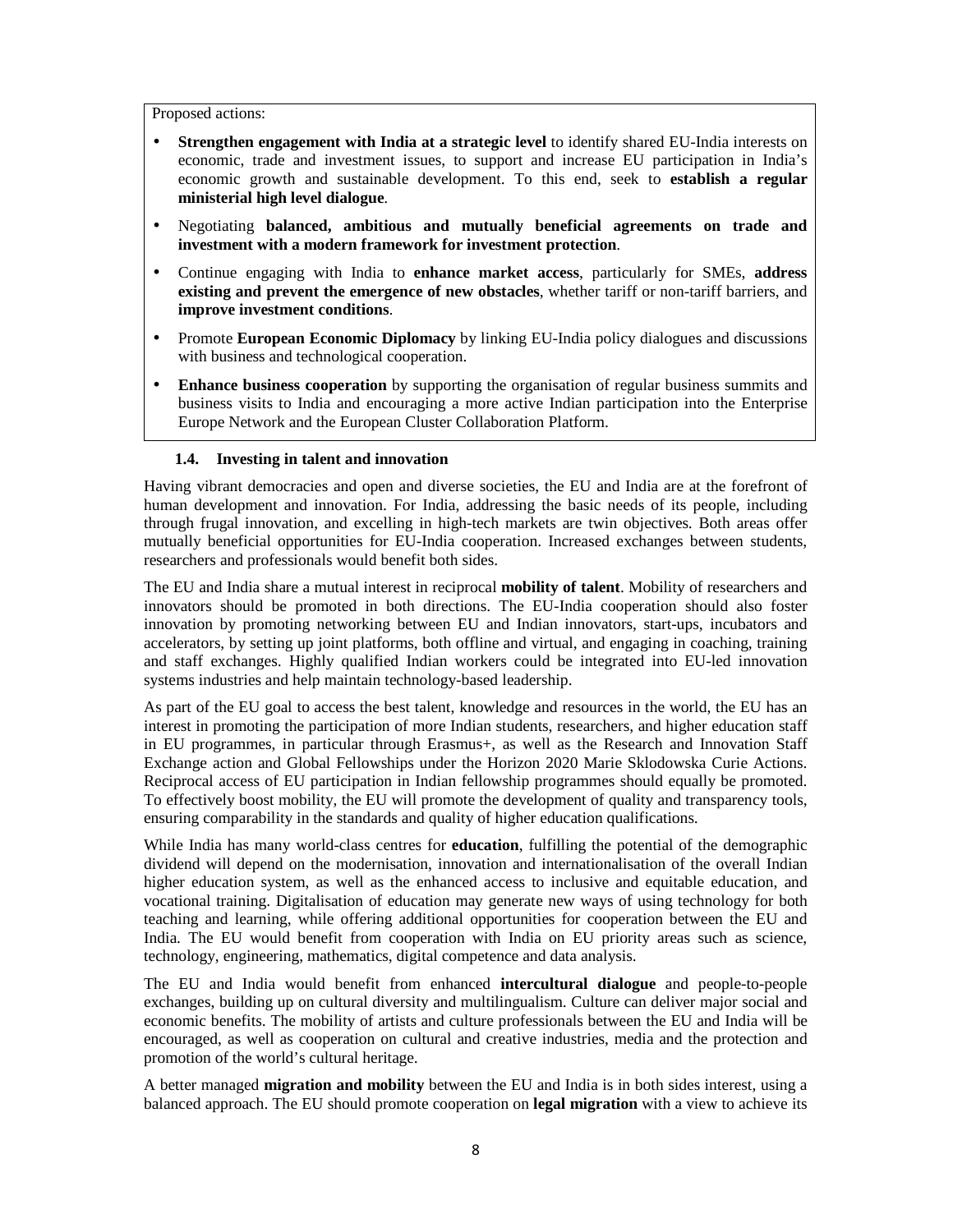own skills objectives, notably on highly-skilled workers such as scientists, IT specialists, engineers and managers. EU Member States should make better use of EU legal migration tools such as the Directives on the Blue Card, students and researchers, intracorporate transferees and seasonal workers, to harvest the Indian talent pool and entrepreneurial spirit. Equally, improved and harmonised cooperation with India is needed on **irregular migration**, notably to address issues faced in the readmission process. The EU and India should enhance cooperation on return and readmission, and on reducing the use of document fraud which facilitates illegal entry and illegal stay in the EU.

The EU and Member States should cooperate more closely to promote **tourism** between the EU and India, contributing to improving mutual understanding, economic growth, employment, and social development.

Proposed actions:

- **Increase outreach activities by the EU and its Member States** to attract more Indian participation in EU programmes through fairs, workshops and seminars, at state and city level.
- Move towards **mutual recognition of qualifications**.
- Share tools and good practices aimed to **develop transferable skills and competences in degree programmes** and analyse if higher education graduates have the skills that employers are seeking.
- Support cooperation and exchanges between the **cultural and creative sectors** in the EU and in India, including through promoting city-to-city cooperation and the Creative Europe programme.
- Engage in more **joint activities for cultural heritage preservation and promotion** in both the EU and India, promote tourism to the EU, and support youth-exchanges.
- **Use of existing tools to their full potential for cooperation on migration and mobility**, including the Common Agenda for Migration and Mobility.

# **2. SECURITY AND STABILITY THROUGH THE RULES-BASED GLOBAL ORDER**

Both the EU and India strive for inclusive, effective and rules-based global governance, centred on multilateralism, with the UN at its core. The EU supports India's greater participation in global governance and has a strong interest in building a solid partnership for global stability and prosperity. There is still significant room to improve coordination with India in the multilateral and regional fora. A better understanding of each other's positions is essential to identify meaningful shared interests that would benefit a common approach. The EU should seek to continue to engage India on specific issues, from a result oriented perspective.

### **2.1. Promoting effective multilateralism**

India is an important partner for the EU in building multilateral solutions and addressing global challenges from international security, to global economic stability and sustainable growth. The EU should further develop regular dialogue and consultations with India ahead of important international meetings, seeking to align the positions, notably at the United Nations, in the G20 and the WTO, as well as to jointly support international law and dispute settlement.

The EU and India are committed to effective multilateralism with a strong **UN** at its core. The EU will continue to engage with India on the reform of the UN system, in particular to support the implementation of the three strands of peace and security, development and management reform. The EU and India should cooperate in order to revitalise the General Assembly and better align the work of its committees with the 2030 Agenda.

India's share of the global economy is expected to further increase over the next two decades. As **G20** partners, the EU and India share a mutual interest in tackling global challenges and deepening exchanges on macroeconomic developments, challenges and appropriate policy strategies both globally and in their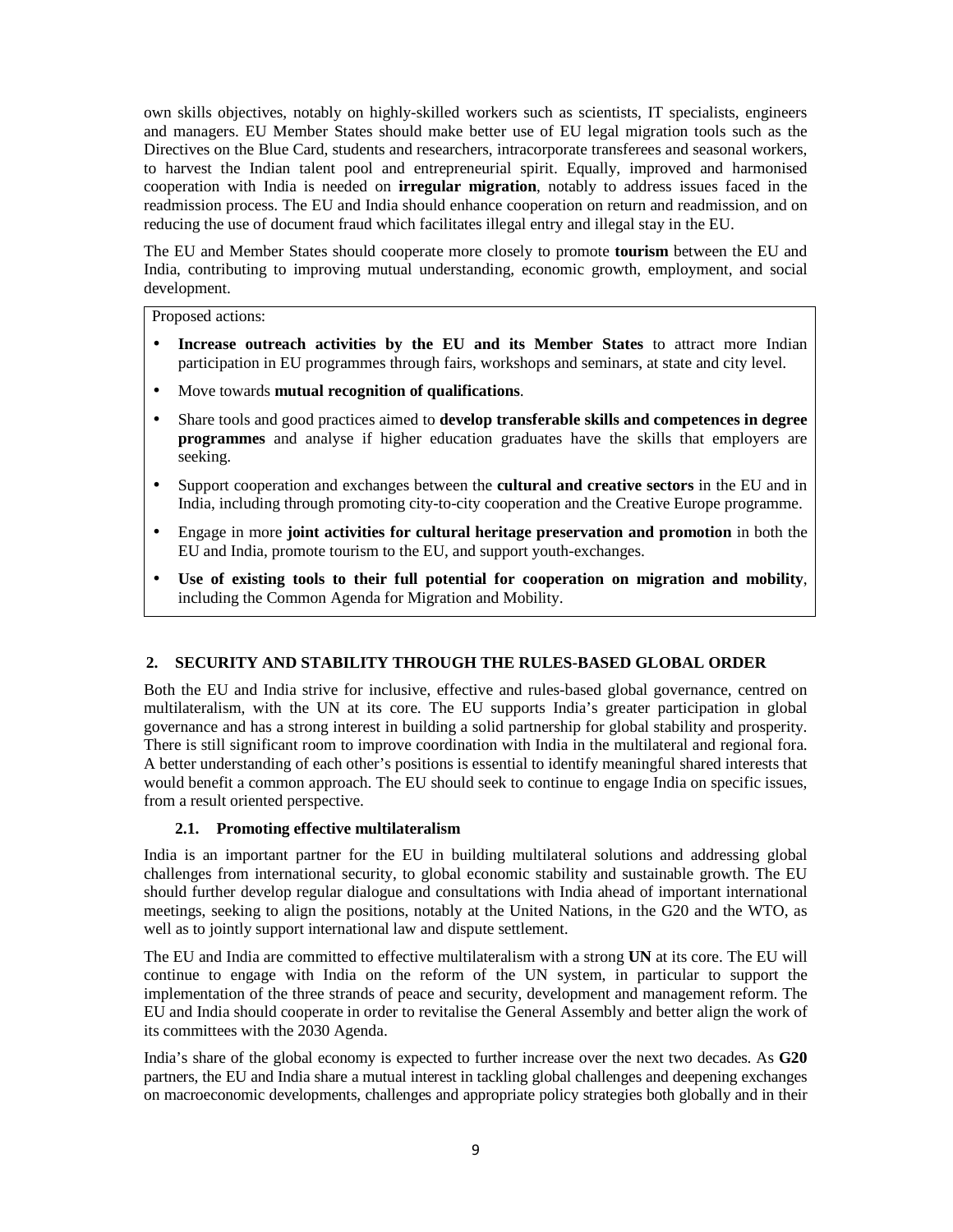respective regions. The EU and India should continue to work together within the G20 identifying and promoting priorities meant to secure strong, sustainable, balanced and inclusive global growth.

The EU and India share an interest in sustaining a rules-based multilateral trading system, with the **WTO** at its centre, and enhancing free, fair and open trade for achieving sustainable growth and development. While the multilateral trading system has been instrumental in integrating the global economy and helping to prevent protectionism, it is confronted with a serious crisis. The EU expects India to play a more constructive role in the WTO in order to identify long lasting solutions, to contribute to addressing the deep causes of existing trade tensions and to help restore balance in the international trading system. The EU wants to work with India to develop a common understanding on the issues to be addressed in the WTO and its modernisation and to advance rulemaking on fundamental global trade issues.

Proposed actions:

- **Establish a channel of dialogue on multilateral issues**, associating foreign affairs and security aspects with trade and economic objectives.
- **Seek to coordinate positions with India** in the preparation, negotiation, universalisation and implementation of major multilateral conventions and conferences in areas of mutual interest, and facilitate common understanding with other UN members.
- Reaffirm the need for cooperative, believable and effective **global economic governance**, and promote a strong, coordinating role for both the EU and India by encouraging further engagement in the international context.
- **Enhance coordination and cooperation within existing multilateral frameworks, in particular the G20**, and promote mutually reinforcing policies and initiatives, such as on sustainable and inclusive growth policies, the 2030 Agenda, quality infrastructure, the future of work, the circular economy, and early childhood development.
- **Seek India's constructive engagement in addressing global trade challenges in the WTO**, building on the common objective of maintaining and strengthening a rules-based multilateral trading system.
- **Improve coordination in UN agencies** and other fora.

#### **2.2. Building on common values**

As the world's largest democracies, the EU and India have a common responsibility to promote peace, democracy, the rule of law and respect for **human rights**, including at the multilateral level and at the UN.

The EU and India share a long-term commitment to human rights cooperation and should continue regular exchanges of best practice on the protection of human rights at home and around the world, focusing on gender equality and women's empowerment, the political, economic and social inclusion of young people and persons belonging to minorities, the rights of the child, elimination of any form of discrimination, the fight against trafficking in human beings, and freedom of religion and belief. Protecting the rights of vulnerable groups should be prioritised in order to respond effectively to climate impacts, as they are often disproportionally affected. The EU and India should reinforce practical cooperation, and explore opportunities to cooperate closer on democracy, good governance and the rule of law. The EU and India should further strengthen their joint efforts within the UN.

An EU-India partnership on **humanitarian assistance** would be a strong asset for ensuring joint vision and action within the international community, including UN bodies, the World Bank and the WTO. The internationally recognised humanitarian principles of neutrality, impartiality and independence are essential to succeed in our common endeavours.

Proposed actions:

• Continue to engage regularly at bilateral and UN level and pursue joint initiatives to **promote common global agendas on human rights and democracy**, gender equality and women's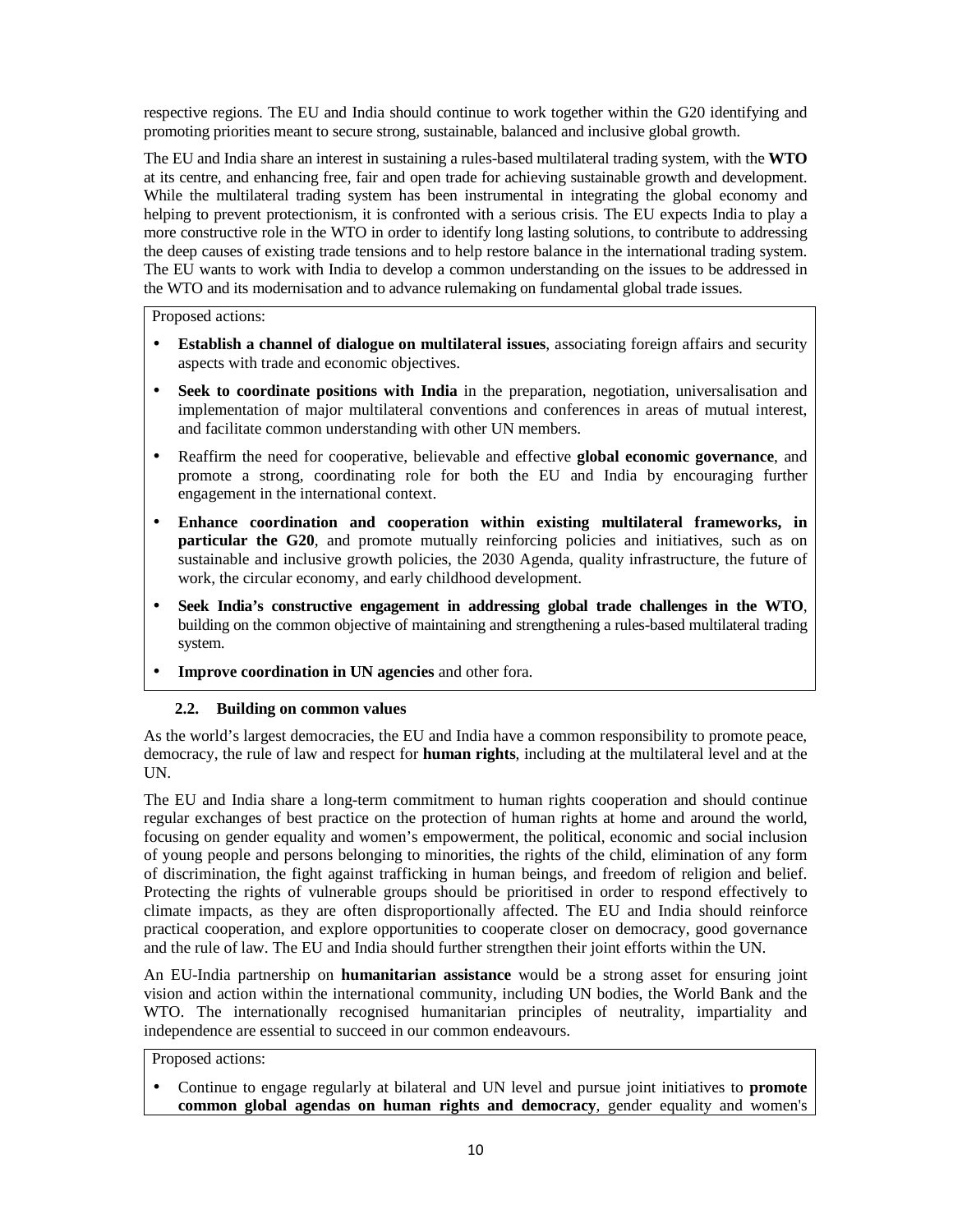empowerment and the inclusion of young people.

- **Enhance practical cooperation with and outreach to stakeholders, including the civil society**, to promote common values and principles, particularly in the field of rule of law, sustainable socioeconomic development and human rights.
- **Work with India in third countries to help consolidate democratic processes** and support transitioning regimes through capacity building for electoral and parliamentary institutions.
- **Coordinate on humanitarian and disaster relief operations** and work with India to reinforce the multilateral humanitarian system and its coordination mechanisms.
- Engage with India to **ensure food security** world-wide, while preventing restrictions and distortions in world agricultural markets.

### **2.3. Reinforcing cooperation on foreign policy – from common values to common action**

India is rising as a global power, with an increasingly proactive foreign policy. India will deeply impact the development of Asia and the world. Improved India-Pakistan relations would help unlock the potential of both countries, as well as that of their region. The EU and India have a common responsibility to ensure international peace and security and an open and inclusive international order. The EU has an interest in India playing a greater role in a multipolar world, which requires **a multipolar Asia.**

The EU and India have significant stakes in the stability and security of their extended neighbourhood which overlaps in Central Asia, the Middle East/'West Asia', Africa and the Indian Ocean. Their shared values and principles point at a general convergence of interests in these regions, in terms of ensuring their development, prosperity and security. The EU should enhance engagement with India on these areas from a practical perspective, striving for joint assessments, analysis and action.

The EU should build on the positions it shares with India on international issues, including support to Afghanistan to become a self-reliable and prosperous state; engagement with Central Asia so that the region develops as a peaceful, prosperous, resilient and more closely interconnected economic and political space; the implementation of the Joint Comprehensive Plan of Action on Iran; the 'two state solution' in the Middle East Peace Process; as well as the importance of contributing to peace and prosperity in Africa and of supporting African solutions to African crises.

The stability and security of **Asia** is increasingly important for European interests. The EU and India should step-up engagement to support the resilience of states, and to address root causes of conflicts through joint approaches and preventive diplomacy. Cooperation with third countries should be prioritised.

The EU and India share the view that their approaches to connectivity should be sustainable, comprehensive and rules based. This means connectivity should be environmentally, economically, socially and fiscally sustainable and provide a level playing field for businesses, while respecting international standards and enhancing its governance. The EU should further enhance its engagement with India aimed at developing connectivity to the benefit of South Asia and other regions, including connecting Afghanistan better with the world economy.

The EU should seek opportunities, in cooperation with India and other Asian partners, to support **cooperative and inclusive regional orders** and integration, with a rules-based approach. This should include the South Asian Association for Regional Cooperation, the Bay of Bengal Initiative for Multi-Sectoral Technical and Economic Cooperation, the ASEAN, and the Indian Ocean Rim Association. Cooperation should be expanded with India on the promotion of common principles, including in the ASEM, such as on connectivity.

Proposed actions:

• Upgrade the yearly dialogue between the High Representative / Vice President of the EU and the Indian Minister for External Affairs to a regular **Strategic Dialogue**.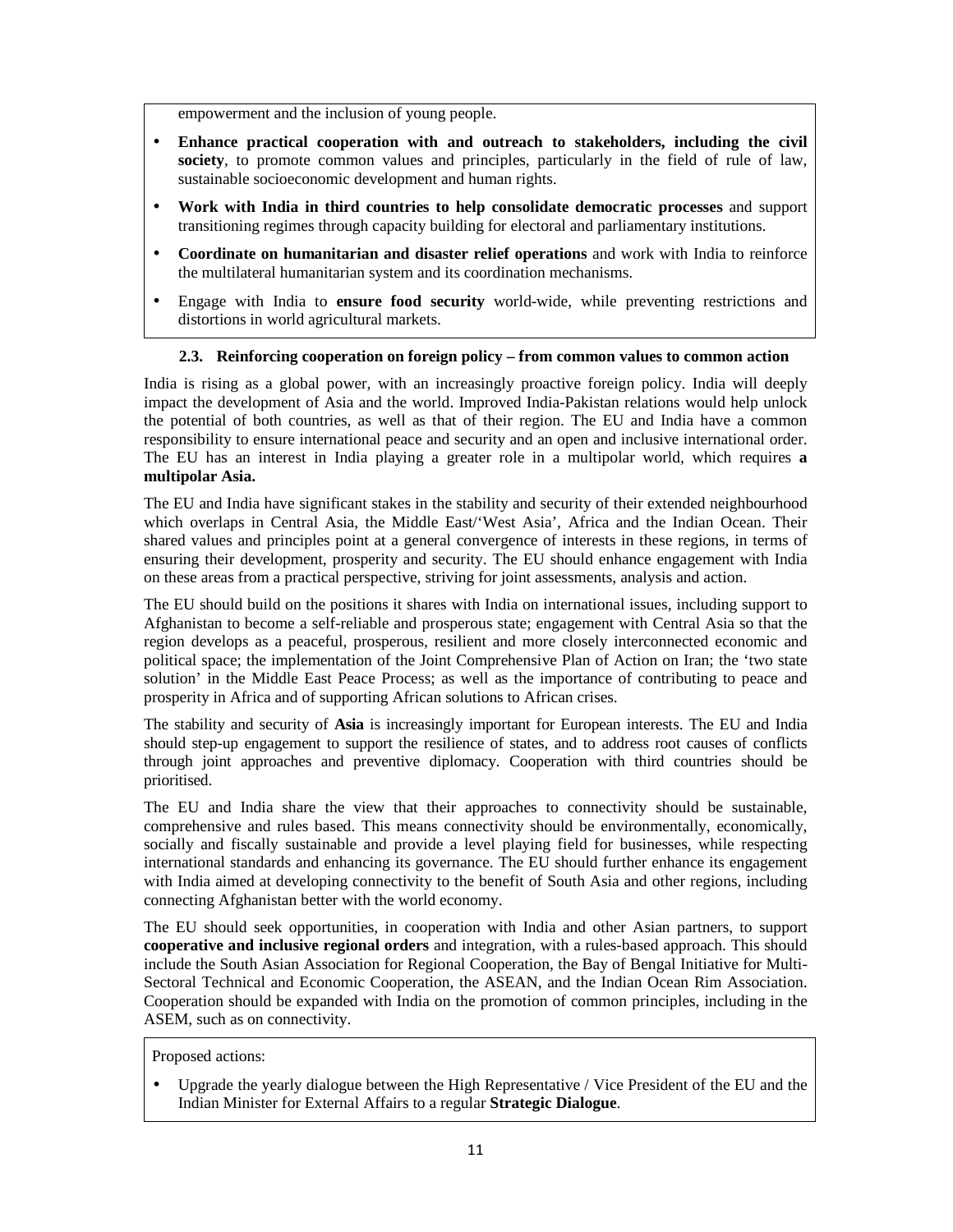- Seek **regular exchanges and coordination on the most relevant foreign policy issues** either through established dialogues, at the margins of international events, or through the offices of the EU Delegation in New Delhi and the Indian Embassy in Brussels.
- **Establish regular bilateral, as well as trilateral dialogues on/with Africa**, to discuss inter alia security, economic issues, as well as connectivity.
- **Intensify dialogue on Afghanistan and Central Asia** in the appropriate settings.
- Join forces on **post-conflict institution building and reconciliation processes** in third countries.
- Build a connectivity partnership with India both at strategic and operational level, regionally, bilaterally and in support of ASEM connectivity activities.
- Exchange experiences with India on **enhancing regional cooperation** and jointly pursue efforts to strengthen existing regional structures including through cooperation in the ASEAN Regional Forum.

### **2.4. Developing security and defence cooperation**

The EU is a normative power and increasingly a security provider, as shown in the Western Balkans, as well as in various African crises, the Western Indian Ocean, the Gulf of Guinea and the Mediterranean Sea. It is also an important promoter of the rules-based order and cooperative security initiatives. The EU's **security and defence policy** is setting up mechanisms for joint development of defence capabilities within the EU, the Permanent Structured Cooperation, which over time will further enhance its operational capacity and open up opportunities for closer engagement with non-EU countries such as India. Future cooperation could include exchange of experience in training, capability development, participation in missions and operations, and research into new defence systems. The EU has also decided to enhance security cooperation in and with Asia through tailor-made approaches<sup>10</sup>. To develop concrete initiatives and promote a better understanding of EU policies, it is essential to further **develop military-to-military relations** with India, including between leaders of the Indian armed forces and the EU military structures, as well as joint exercises.

The EU and India share **common security interests** in a growing number of areas. Crisis management, peacekeeping and peacebuilding offer vast potential for bilateral cooperation and at the UN.

**Terrorism** is a major threat for the EU and India. Countering radicalisation, including online, terrorist financing and preventing violent extremism are of priority for both partners. Regular bilateral consultations on counter-terrorism should develop into a platform for joint assessments of threats, challenges and policy responses, and seek to expand technical cooperation. The EU and India should cooperate to pursue common objectives in international and regional organisations, including at the UN, G20, the Financial Action Task Force (FATF) and the Global Counter-terrorism Forum, notably on terrorist financing and terrorist designation listing. Cooperation on counter-terrorism, as well as other security issues, would benefit from enhanced relations between Europol and its Indian counterparts.

India is an important service provider to the EU and **cyber security** is a joint priority. The EU should engage more with India to stabilise cyberspace and develop global norms underpinned by shared commitment to a free, secure, stable, peaceful and accessible cyberspace. The EU should seek to jointly develop with India regional confidence building measures, under the ASEAN Regional Forum.

Securing sea lines of communications is vital for both the EU and India, as the huge majority of their trade relies on maritime transport. Both are strong promoters of the respect for international law, in particular the UN Convention on the Law of the Sea (UNCLOS). Enhanced engagement is needed on **maritime security** to discuss the non-traditional security challenges, such as piracy and armed robbery; transnational organised crime; illegal trafficking; cooperation at sea, including at the operational level as well as in law enforcement and conflict prevention; promotion of confidence building measures; and

<sup>&</sup>lt;sup>10</sup> Council Conclusions on enhanced EU security cooperation in and with Asia, 28 May 2018.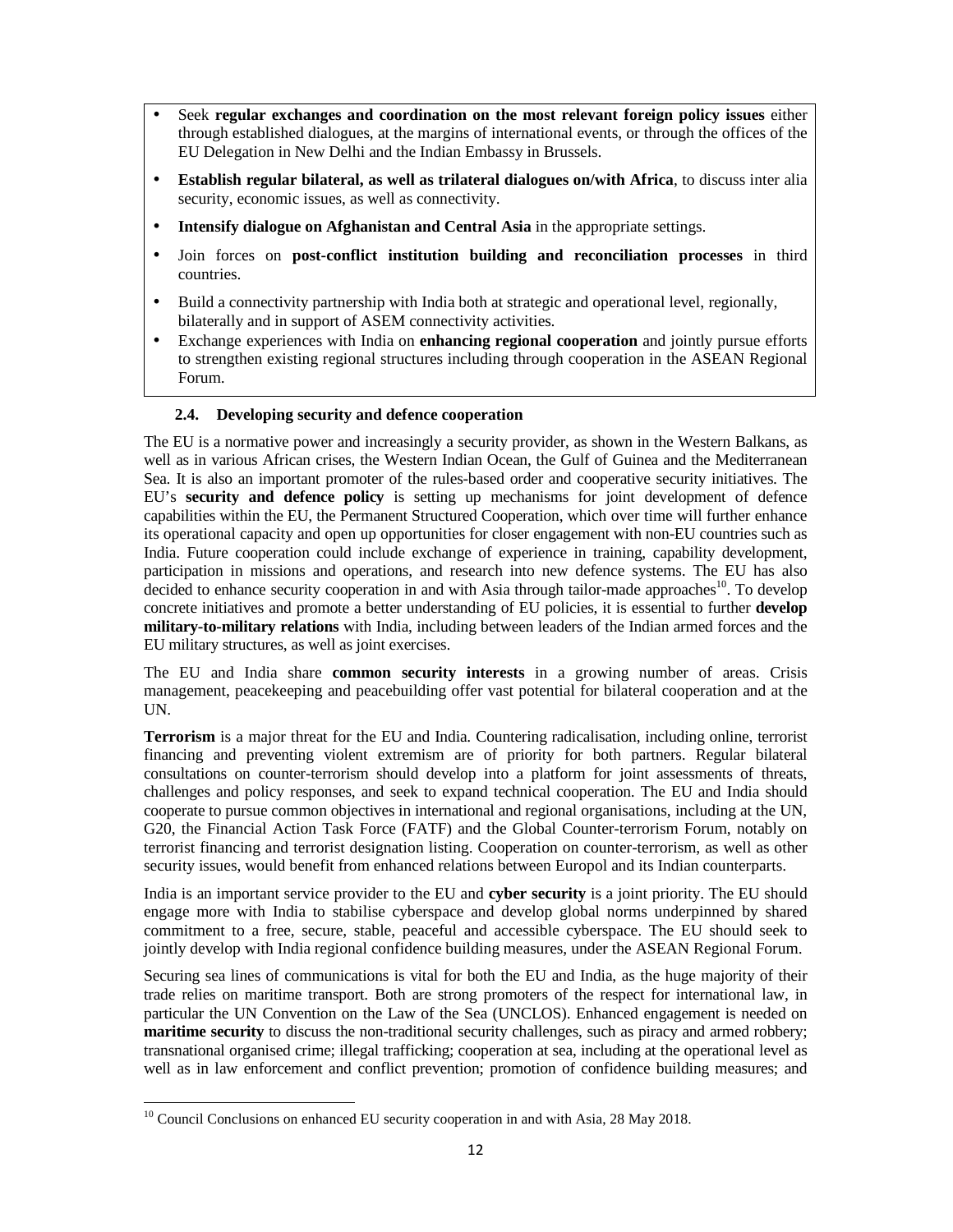sharing of experiences in maritime situational awareness, maritime surveillance and information sharing, possibly in cooperation with other partners and international organisations (e.g. UN). Cooperation on the **Indian Ocean** should be developed, notably on security and governance, building on counter-piracy activities, and promoting respect for the international law of the sea.

The EU should continue the positive engagement with India on **non-proliferation and disarmament**, export control, and nuclear safety and security. The EU will also continue to encourage India to participate constructively in international export control regimes and initiatives, and to join the Arms Trade Treaty, the Comprehensive Nuclear-Test-Ban Treaty, the Treaty on the Non-Proliferation of Nuclear Weapons, as well as the Convention on the Prohibition of the Use, Stockpiling, Production and Transfer of Anti-Personnel Mines and on Their Destruction.

Proposed actions:

- Strengthen technical cooperation with India on fighting **terrorism** and countering radicalisation and violent extremism and countering terrorist financing.
- Work with India to support a multi-stakeholder governance model of the **Internet**, which provides for its freedom and security.
- Exchange expertise on **cyber security** and **hybrid threats**.
- Conclude working arrangements to foster cooperation between **Europol** and Indian law enforcement institutions.
- Identify common actions with India both at policy and operational levels to enhance **maritime security**. Work with India and other key regional players such as South Africa to help build the capacity of maritime nations in the Indian Ocean and East Africa.
- Seek to develop with India joint projects for **training and assistance to third parties**, particularly African countries that deploy significant numbers of UN peacekeepers.
- Encourage regular exchanges on EU Common Security and Defence Policy (CSDP) operations with the view to promote the participation of Indian security experts, police, justice officials, and military advisers. Both sides should invite each other to their **peacekeeping** trainings.
- Develop **military-to-military** relations via personnel exchanges and trainings, including with the European Defence College.
- Consider deploying an EU **military advisor** in the EU Delegation in New Delhi and encourage reciprocity.
- Cooperate with India in **crisis-management** and share experiences on consular crisis interventions during major disasters in third countries.

# **3. A MORE JOINED-UP AND STREAMLINED APPROACH TOWARDS INDIA**

India enjoys strong relationships at bilateral level with many EU Member States, which in turn nourishes and sustains relations at EU level. The policies proposed in this Joint Communication aim to enhance these relationships within a clear common strategy. The Council is invited to support this approach.

A **joint approach** drawing upon both the work of the EU institutions and the diplomatic resources of the EU Member States should enhance the EU's ability to set top-level priorities and improve coordination, cohesiveness and effectiveness in promoting EU interests in relation to India, as well as complementarity.

The EU and its Member States should seek to implement the common priorities set out in the Strategy through **concrete action**. This should support the overall goal of enhancing understanding of the EU in India. For example, more streamlined and coordinated initiatives and mobilisation of resources at